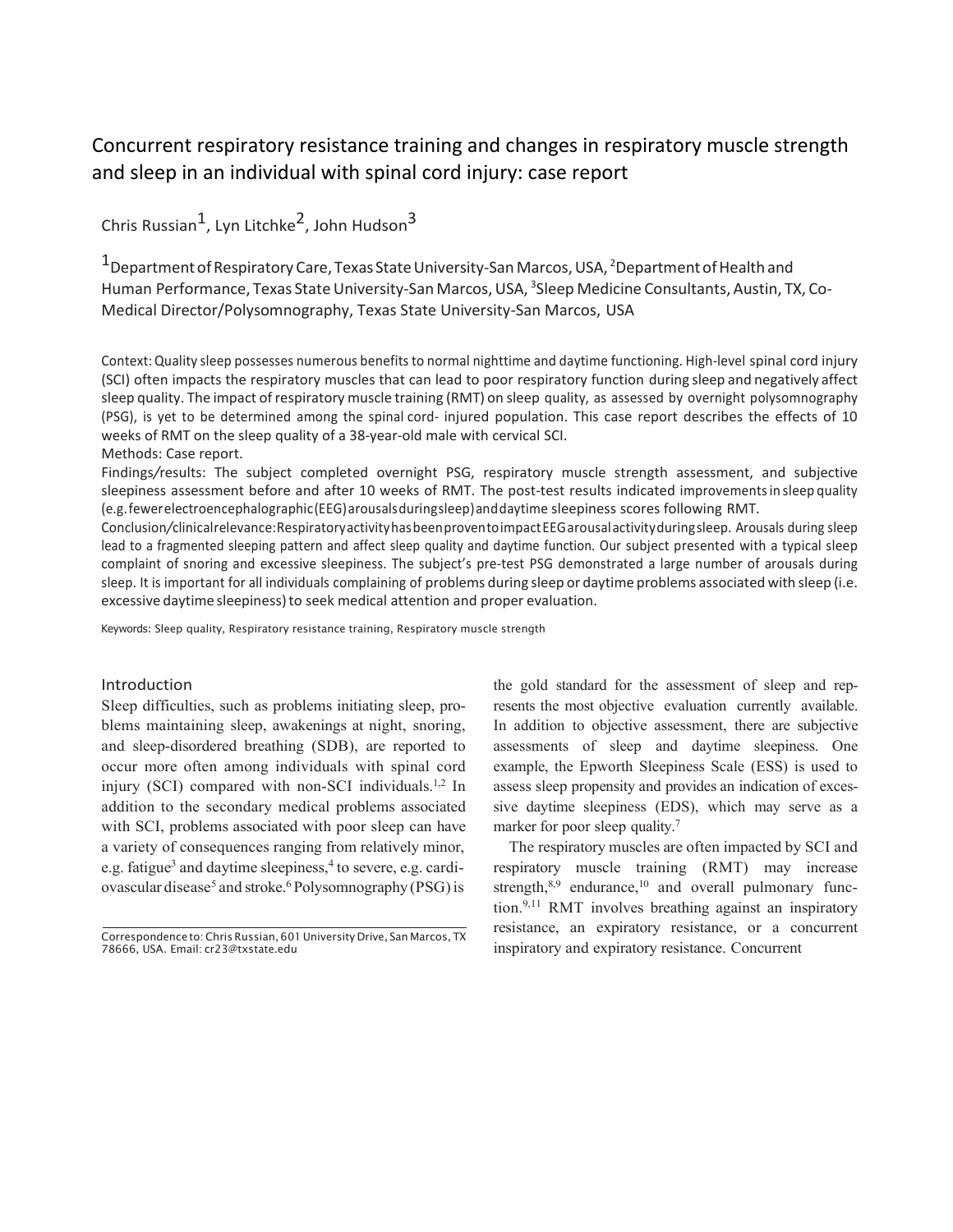inspiratory and expiratory resistance devices generate resistance using either a pressure-threshold or an adjustable orifice. Researchers investigating the use of concurrent pressure-threshold resistance (CPTR) devices have pri-marily focused on non-SCI individuals.<sup>12–[15](#page-3-11)</sup>

To date, only one study has investigated the changes in sleep parameters following RMT for individuals with SCI. Wang *et al.*<sup>[16](#page-3-12)</sup> studied the use of an inspiratory resistance device on 14 tetraplegia patients; however, the authors used oxygen saturation and end-tidal carbon dioxide ( $ETCO<sub>2</sub>$ ) assessment in lieu of overnight PSG assessment. There is no documentation, case or otherwise, of the effects of CPTR devices on sleep parameters of individuals with SCI. Equally, there is no documentation, case or otherwise, of the effects of CPTR training on sleep parameters as measured by PSG. This case report documents the PSG, ESS, and respiratory muscle strength results before and after 10 weeks of CPTR training for a single subject. The authors sought and received institutional review board approval to investigate this case.

### Case report

In this case, we describe pulmonary and sleep assessment findings for an individual with SCI following 10 weeks of RMT with the Powerlung Performer™ (Powerlung Inc., Houston, TX, USA) CPTR device. The subject was required to perform three sets of 10 breathing repetitions three times per day. If able to perform 10 repetitions without experiencing fatigue or lightheadedness, then the resistance for inspiration and expiration was increased by one level. The authors did not witness daily use of the Performer device; therefore, we asked the subject to keep a log documenting daily use and the adjustments. The log was returned at the end of the 10-week period and reviewed. The subject missed a total of 7 days scattered throughout the 10-week period.

At the time of this case, the male subject was 38 years old, 68 inches in height, weighed 171 pounds, and had a body mass index of 26.2. He sustained a complete spinal injury at cervical vertebrae six 19 years prior to this report. The subject presented to us with complaints of snoring, waking up with a dry mouth, frequent leg kicks*/*twitching, and daytime sleepiness. He indicated no history of cardiac or pulmonary disease on his medical history questionnaire. The sleep history questionnaire revealed sleep hygiene issues (e.g. watching television in bed, variable wake times, etc.), mild snoring in the supine position, occasional dry mouth and nasal congestion in the morning, and a family member who uses continuous positive airway pressure (CPAP) at night. The only medication prescribed at the time of this report was baclofen

(Lioresal®, Novartis Pharmaceuticals, New York, NY, USA) to control muscle spasms. No over-the-counter medications were reported. Prior to each overnight PSG, the subject completed three negative inspiratory force (NIF) maneuvers to assess respiratory muscle strength, and the ESS questionnaire. All NIF maneuvers were completed in accordance with the American Thoracic Society guidelines using a pressure manometer (Instrumentation Industries, Bethel Park, PA, USA). Overnight PSG studies were completed in accordance with the American Academy of Sleep Medicine (AASM) guidelines. Before and after PSG studies were conducted using Compumedics Profusion PSG™ software (Compumedics Limited; Abbotsford, VIC, Australia) with initial evaluation by automatic sleep scoring analysis and follow-up scoring analysis by a registered polysomnographic technologist (RPSGT) not associated with the study.

## Results

Table [1 i](#page-1-0)ncludes PSG information before and after use of the CPTR device. The number of awakenings, the amount of wake after sleep onset (WASO), and the respiratory disturbance index (RDI) during rapid eye movement (REM) sleep all decreased from pre- to post-testing. Sleep efficiency increased from pre- to post-testing. This information indicates an improved

<span id="page-1-0"></span>

|  |  | Table 1 Pre-treatment and post-treatment PSG data |  |
|--|--|---------------------------------------------------|--|
|--|--|---------------------------------------------------|--|

|                          | Pre-treatment<br>PSG data | Post-treatment<br>polysomnography<br>data |
|--------------------------|---------------------------|-------------------------------------------|
| Total sleep time (hours) | 6.42                      | 7.63                                      |
| Number of awakenings     |                           | 6                                         |
| WASO (minutes)           | 20.5                      | 16                                        |
| Sleep efficiency (%)     | 91.8                      | 96.6                                      |
| REM RDI (events/hour)    | 11.8                      | 4.3                                       |

<span id="page-1-1"></span>Table 2 Summary of arousal data for the pre-treatment and post-treatment PSG study

| Arousal summary                              | Pre-treatment<br>PSG data | Post-treatment<br>PSG data |
|----------------------------------------------|---------------------------|----------------------------|
| Respiratory arousals                         | 104                       | 61                         |
| Limb movement arousals                       | 14                        |                            |
| Spontaneous arousals                         | 40                        | 34                         |
| Total number of arousals                     | 158                       | 102                        |
| Respiratory arousal index<br>(events/hour)   | 16.2                      | 8.0                        |
| Limb movement arousal<br>index (events/hour) | 2.2                       | 0.9                        |
| Spontaneous arousal<br>index (events/hour)   | 6.2                       | 4.5                        |
| Total arousal index<br>(events/hour)         | 24.6                      | 13.4                       |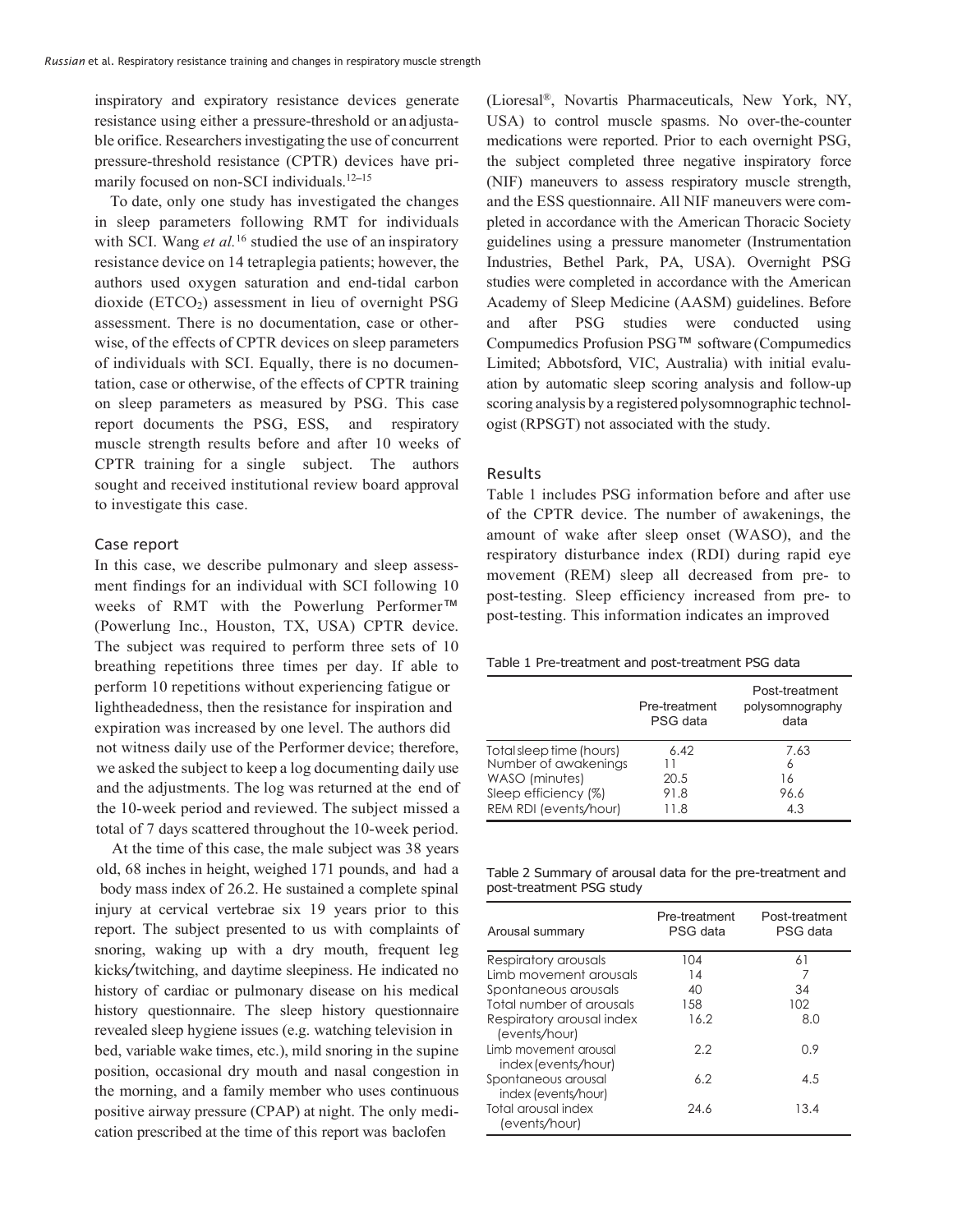<span id="page-2-0"></span>Table 3 Pulmonary function and subjective sleep assessment data

|                            | Pre-treatment data                | Post-treatment data            |
|----------------------------|-----------------------------------|--------------------------------|
| $NIF$ (cmH <sub>2</sub> O) | $-80$ (range: $-64$<br>to $-80$ ) | -80 (all maneuvers<br>$at -80$ |
| <b>FSS</b>                 |                                   |                                |

sleep quality. Table [2](#page-1-1) reports the arousal findings associated with this case. All arousal parameters decreased from pre- to post-testing and indicate less fragmented sleep and improved sleep quality. Table [3](#page-2-0) displays the NIF and ESS results. There was no change in the single best NIF maneuver recorded from pre-testing to post-testing; however, the range of values narrowed on post-testing.

## Discussion

The decrease in number of awakenings and the WASO indicated that this subject spent more time asleep and potentially an improved sleep quality with less sleep fragmentation. The changes in awakenings and WASO could be secondary to the arousal findings. We reported the RDI during REM sleep due to the dramatic change in pre-test versus post-test values. REM sleep ismarked by muscle paralysis and further dysfunction of the respiratory system due to SCI could further compromise ventilation specifically during REM. The change in REM RDI following CPTR training could indicate a more stable breathing pattern during this sleep stage.<sup>17</sup> The total sleep RDI remained in the 5–10 events*/*hour range marking minimal SDB. Our subject did not possess many of the predictors for SDB, i.e. overweight, thick neck, supine sleeping position, and therefore it was not surprising that his overall RDI was low. In addition, respiratory-related arousals during sleep may appear without an accompanying diagnosis of SDB.<sup>18</sup>

Different from awakenings, arousals are defined as an abrupt shift in the electroencephalographic (EEG) frequency lasting at least 3 seconds.<sup>19</sup> Arousals may occur in non-rapid eye movement (NREM) and REM sleep. Brief shifts in brain wave activity lead to a fragmented sleeping pattern, and '…periodic disturbance[s] of the ongoing EEG during sleep as described by the ASDA [now the AASM] produces numerous physiological and behavioral changes similar to those producedby total sleep deprivation.'  $(p. 138)^{20}$  Equally, each sleep arousal will result in sympathetic nerve activation thus producing an increase in heart rate and blood pressure.<sup>21</sup> Therefore, it is conceivable that repeated arousals during sleep, both EEG and autonomic, can have deleterious effects. Respiratory-related arousals accounted for more than half of all the arousals scored during sleep. Furthermore, there was a 59% decrease in respiratory arousal occurrence from pre-testing to post-testing. Although the single best NIF did not improve after 10 weeks of CPTR, the subject did engage in respiratoryspecific exercises and this could have contributed to the improvement in respiratory-related arousals. Sengul *et al.*<sup>[22](#page-3-18)</sup> demonstrated an improvement in several sleep parameters following 12 weeks of regular exercise. The number of arousals experienced by our subject and the reduction following CPTR training may warrant further exploration. The true impact of these arousals on sleep is debatable.

Although the subject's single best NIF did not improve, we believe that the three NIF values at −80 cmH2O on post-testing indicate a slight improvement in respiratory muscle strength. There are a couple reasons to account for the pre-test versus post-test changes in NIF. First and most important, our subject demonstrated an adequate amount of respiratory muscle strength on pre-testing<sup>23</sup> and this finding would likely contribute to the small change in NIF upon posttesting. We suspect that a greater improvement in NIF would have been achieved if the subject initially recorded a lower value. Contributing to this is the time since injury and the level of injury. A shorter time since injury and a higher cervical injury more than likely will result in a lower pre-test NIF value. Second, the wider range in NIF on pre-testing could indicate a difference in effort and the potential for 'cheek pressure' versus true diaphragm pressure on the single best maneuver.

The ESS score decreased slightly from pre- to posttesting. A score greater than 10 indicates EDS and potentially a fragmented sleeping pattern. There is a positive correlation between the ESS and the number of arousals. We were not able to witness a complete reduction in arousals for our subject and this could have contributed to the small change in ESS.

We did not assess ventilatory parameters, i.e. ETCO<sub>2</sub>, tidal volume, minute ventilation, etc., during sleep; however, in hindsight doing so may have provided valuable information related to the effects RMT on sleep and breathing. Medication use among the SCI population may also contribute to sleep problems. Antispasticity medication has been implicated in increasing the likelihood of snoring in the obese SCI population[.24](#page-3-20) Although baclofen use may further complicate a potential sleep dysfunction, the medication most likely did not contribute to the changes discovered from pre-testing to post-testing in this particular case.